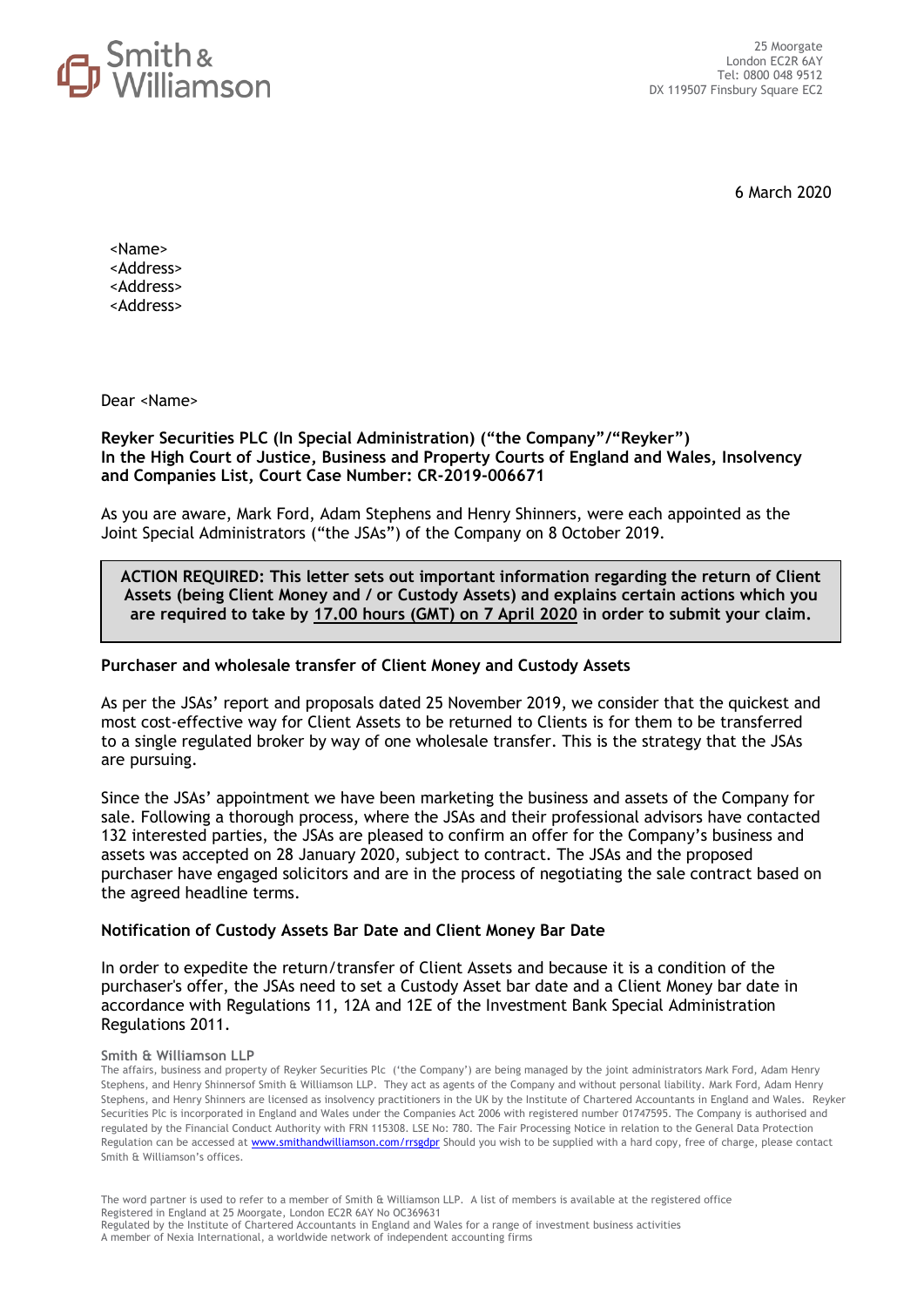For reasons of efficiency, the Custody Assets bar date and the Client Money bar date will occur simultaneously. The bar date, in respect of both Custody Assets and Client Money, is **17.00 hours (GMT) on 7 April 2020** (the "Bar Date").

The Bar Date represents the deadline by which Clients are required to submit their claim(s) for Client Money or Custody Assets. This letter provides information to enable you to submit your claim(s) via an online claims' portal ("the Portal"). Clients that cannot access the internet should call Client Services on **0800 048 9512**.

## **Statutory documents**

Further details regarding the statutory process required to effect the transfer to the purchaser, including the setting of a bar date, can be found in the JSAs' report and proposals dated 25 November 2019.

The following documents are available to view and download at [https://smithandwilliamson.com/en/services/restructuring-and-recovery-services/reyker](https://smithandwilliamson.com/en/services/restructuring-and-recovery-services/reyker-securities-plc/)[securities-plc/:](https://smithandwilliamson.com/en/services/restructuring-and-recovery-services/reyker-securities-plc/)

- Notice of Bar Date in respect of Custody Assets
- Notice of Bar Date in respect of Client Money

You may request a hard copy of these documents, which will be provided at no cost, as follows:

| Email:      | clientservices@reyker.com                                                  |
|-------------|----------------------------------------------------------------------------|
| Telephone:  | 0800 048 9512                                                              |
| In writing: | Reyker Securities plc (in special administration), c/o Smith & Williamson, |
|             | 25 Moorgate, London EC2R 6AY.                                              |

## **Submitting your claim**

The JSAs have established the Portal to allow you to submit your claim for both Custody Assets and Client Money. The Portal is now live.

| To access the Portal and submit your claim, please use the following details: |                                                                             |  |
|-------------------------------------------------------------------------------|-----------------------------------------------------------------------------|--|
| Website:                                                                      | https://reykerportal.com/login                                              |  |
| <b>Client ID:</b>                                                             | [To be merged]                                                              |  |
| Password:                                                                     | <b>[To be merged]</b> (you will be prompted to change this on first log-in) |  |

The password provided above is unique to your online account and should not be shared with any other person; save for any person you specifically authorise to submit a claim on your behalf (see next section). You will be required to change your password when you first log in to the Portal and this will be the password required for all future access. Please keep it safe and secure.

The Portal will enable you to view your Client statement(s) confirming your holdings of Custody Assets and/or Client Money as at **8 October 2019** (the date of the special administration) according to the records of the Company which have been adjusted, where required, to reflect any discrepancies identified by the JSAs' reconciliation.

The statements are prepared as at 8 October 2019 and identify the proportion of your Custody Assets and / or Client Money held in either the Client Money Pool or Client Asset Pool which crystallised upon the JSAs' appointment.

**The statements on the Portal do not therefore include dividends and bond coupons received after that date nor do they reflect any corporate actions post 8 October 2019.** We can confirm that all dividend and bond coupon receipts continue to be received and banked separately by the JSAs and are held in designated bank accounts for Clients. It is presently envisaged these will also be transferred to the purchaser in due course.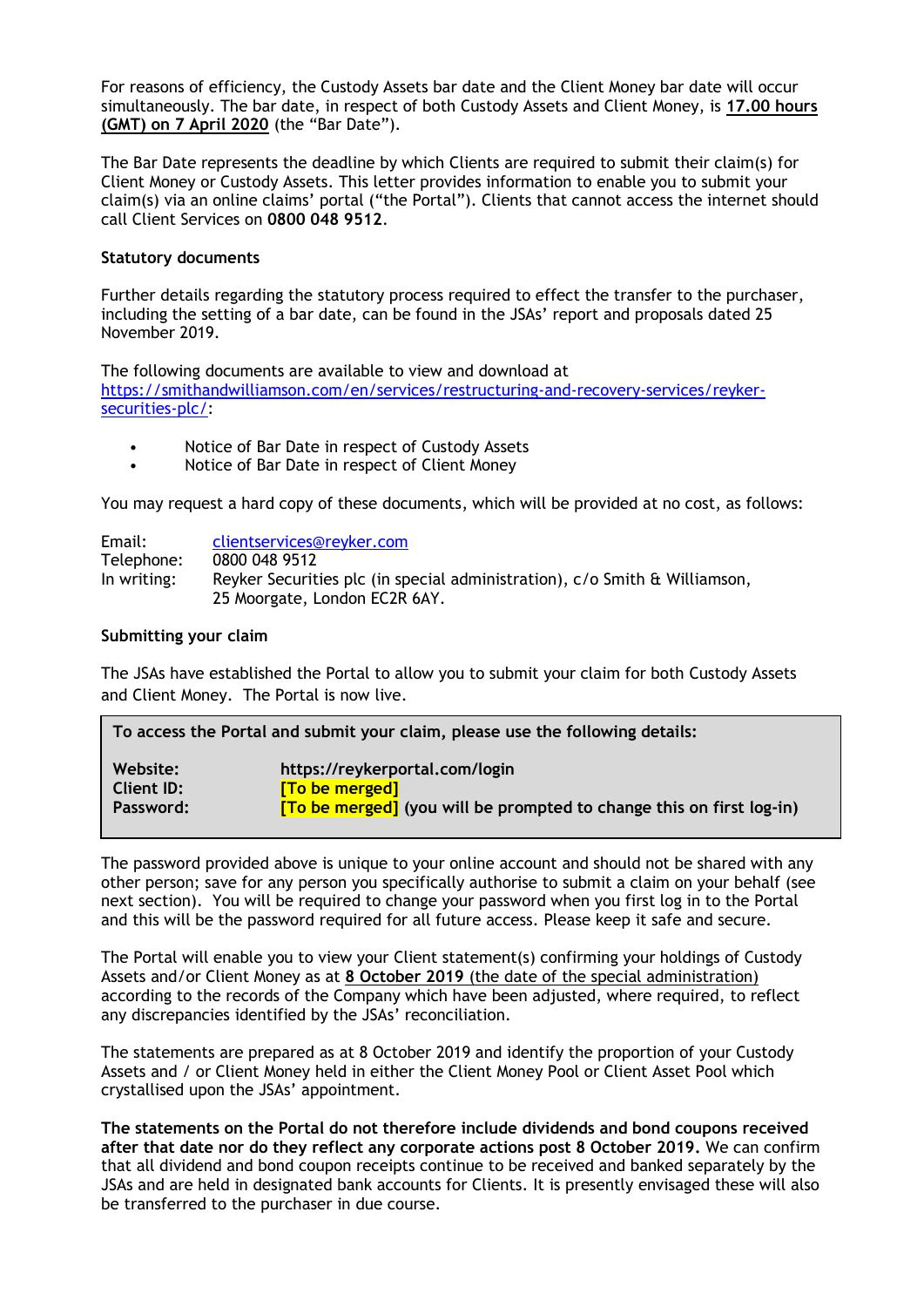Should you agree with your online statement(s), please confirm your agreement via the Portal in order to validly submit your claim. If you do not agree with any of the information held, please contact Client Services on 0800 048 9512 or, alternatively, at [clientservices@reyker.com.](mailto:clientservices@reyker.com)

Guidance on how to use the Portal and submit your claim can be found at [https://smithandwilliamson.com/en/services/restructuring-and-recovery-services/reyker](https://smithandwilliamson.com/en/services/restructuring-and-recovery-services/reyker-securities-plc/)[securities-plc/](https://smithandwilliamson.com/en/services/restructuring-and-recovery-services/reyker-securities-plc/) and on the Portal. This includes a user guide and updated 'frequently asked questions' document.

**Clients that cannot ultimately agree their holdings and claim, even after having contacted Client Services, must confirm this in writing to the JSAs using the contact details set out on the previous page, providing details of what they consider their claim to be as soon as possible and no later than 17.00 hours (GMT) on 7 April 2020.** 

**Should you not have access to the internet or are experiencing difficulties accessing the Portal, please contact Client Services on 0800 048 9512 or, alternatively, at [clientservices@reyker.com.](mailto:clientservices@reyker.com)** 

#### **Client representatives**

As per legal advice, the JSAs must issue each Client's password to the Client directly and it cannot be sent to any corporate intermediary or IFA that may have previously assisted you with your investments.

We appreciate, however, you may prefer for an intermediary, IFA, or close friend or family member to assist with accessing the Portal, agreeing your holdings and submitting your claim on your behalf ("Client Representative").

Should you wish for a Client Representative to submit your claim on your behalf, they will need to log-in to the Portal using the details provided herein and, when submitting your claim, complete a declaration confirming they are authorised by you to act on your behalf. They will be prompted to input their own contact details for our records, together with details of when and how they are authorised by you.

The JSAs reserve the right to request additional documentation from either the Client or the Client Representative to verify the relationship.

## **Financial Services Compensation Scheme ("FSCS")**

As previously reported, the costs of pursuing Objective 1 of the special administration (i.e. the return of Client Assets) are paid from Client Assets and, therefore, Clients who don't receive FSCS compensation may receive a shortfall in their Client Assets following a deduction of their share of the costs.

We have been liaising closely with the FSCS in order to streamline the process by which eligible Clients may receive compensation in order to mitigate the need for an eligible Client to submit a claim direct to the FSCS themselves and, where possible, to ensure Client Assets are transferred to the proposed purchaser whole.

Accordingly, the FSCS has confirmed that it has exercised its power under [COMP 3.2.1A](https://protect-eu.mimecast.com/s/fmpACkRrrsq5wr9U2f2Nn?domain=handbook.fca.org.uk) of the FCA Handbook [\(https://www.handbook.fca.org.uk/handbook/COMP/3/2.html\)](https://www.handbook.fca.org.uk/handbook/COMP/3/2.html) and will treat all Clients with Client Assets with a total value of less than £85,000 as at 8 October 2019 as if they have claimed compensation. This means:

• Subject to the total value of your Client Assets being less then £85,000 as at 8 October 2019, you will automatically be treated as having submitted a claim for compensation from the FSCS and you do not need to take any further action in this regard. The JSAs are in the process of reviewing each Client's eligibility jointly with the FSCS;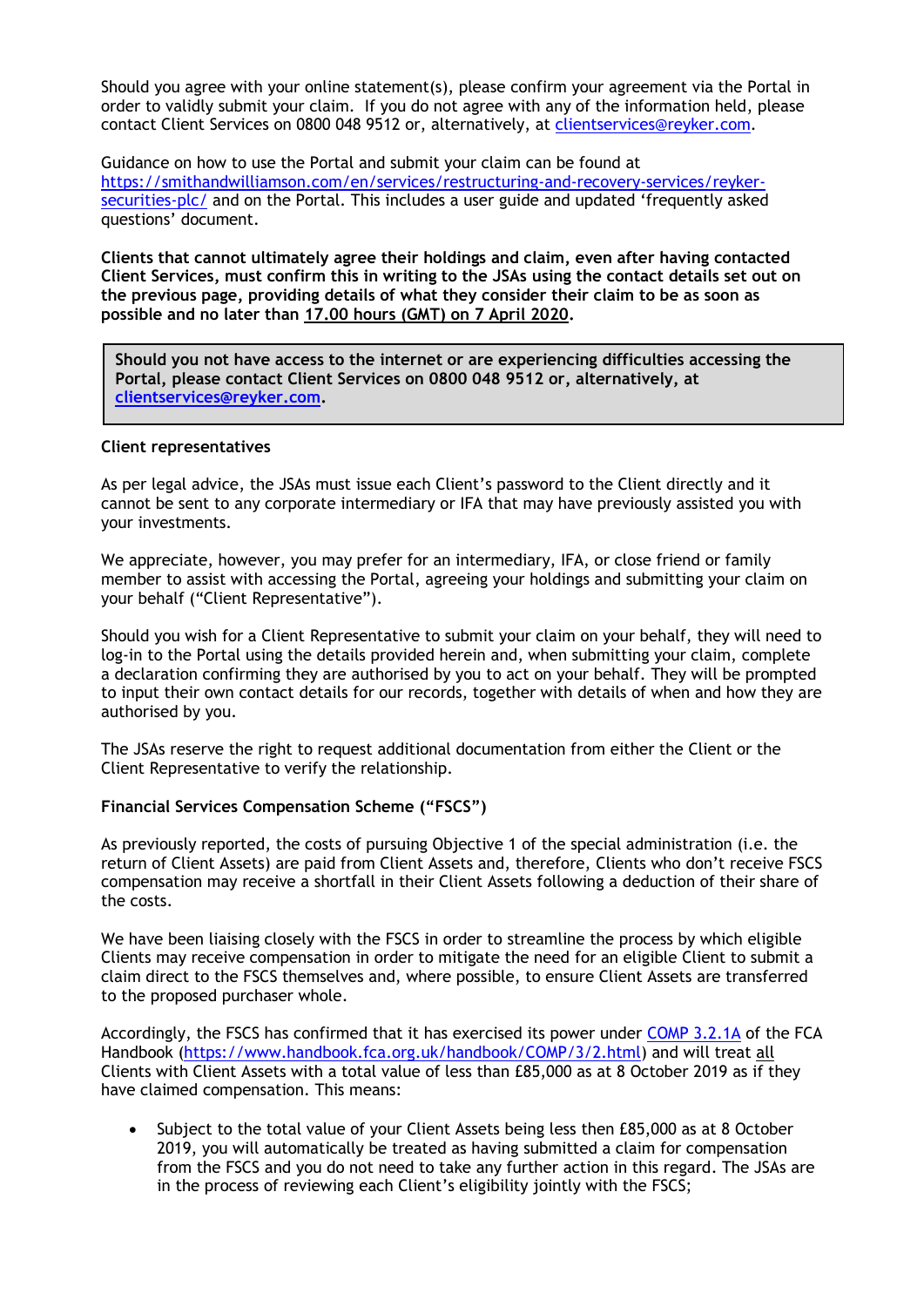• Clients who have Client Assets with a total value as at 8 October 2019 either equal to or greater than £85,000 will not be treated as having automatically claimed compensation from the FSCS. Such Clients are asked as part of the online claims process to confirm whether they wish to submit a claim for FSCS compensation or not.

*The Portal automatically determines which of the above categories you are deemed to fall into as part of the 'Declaration' and claim submission process and you will only see options that are relevant to you.* 

The FSCS can pay up to £85,000 per eligible Client for claims in respect of Reyker Securities plc (in special administration), including those in respect of their share of the Objective 1 costs. Further information on eligibility criteria may be found at [https://www.fscs.org.uk/how-we](https://www.fscs.org.uk/how-we-work/eligibility-rules/)[work/eligibility-rules/](https://www.fscs.org.uk/how-we-work/eligibility-rules/)

Any eligible Client with Client Assets with a total value equal to or greater than £85,000, who does not pursue FSCS compensation via the Portal may have to meet their share of the Objective 1 costs upon the transfer of the Client Assets to the purchaser and the JSAs may reserve sufficient Custody Assets or Client Money to cover those costs.

Where Clients are either deemed to have claimed or, alternatively, select to claim compensation from the FSCS and it is subsequently determined that they are not eligible in accordance with the FSCS' eligibility criteria, the JSAs will shortly write to all such Clients to confirm the options available.

# **Failure to Submit Your Claim**

If you (or your Client Representative) fail to submit a claim by the Bar Date, then once any distribution or transfer of Client Assets is made by the JSAs you will lose any right to dispute your claim per the Company's records and, therefore, it is not guaranteed that your full claim will be taken into account when a distribution or transfer is effected.

For any Client who does not submit a claim via the Portal by the Bar Date, the JSAs intend to effect the transfer of Custody Assets and/or Client Money to the proposed purchaser based on the Company's records. You are therefore strongly encouraged to submit your claim on or before the Bar Date of **17.00 hours on 7 April 2020**.

Where claims are submitted after the Bar Date, it may be possible for the JSAs to consider and, where appropriate, include late claims in any distribution or transfer. However, this is at the discretion of the JSAs and ultimately depends on the progress of the special administration at the time of receipt of any late claims, taking into account available Client Money and Custody Assets and completion of the sale to the purchaser.

# **Next steps**

To submit a claim to your Client Assets, please:

- 1. Log-in to the Portal and submit your claim to Custody Assets and/or Client Money as at 8 October 2019 (the date of the JSAs' appointment) before the Bar Date of **17.00 hours on 7 April 2020**; or
- 2. Alternatively, should you wish for a Client Representative to do this on your behalf, please pass a copy of this letter to them for their information.

Further guidance on how to use the Portal and submit your claim can be found at [https://smithandwilliamson.com/en/services/restructuring-and-recovery-services/reyker](https://smithandwilliamson.com/en/services/restructuring-and-recovery-services/reyker-securities-plc/)[securities-plc/](https://smithandwilliamson.com/en/services/restructuring-and-recovery-services/reyker-securities-plc/) and on the Portal itself.